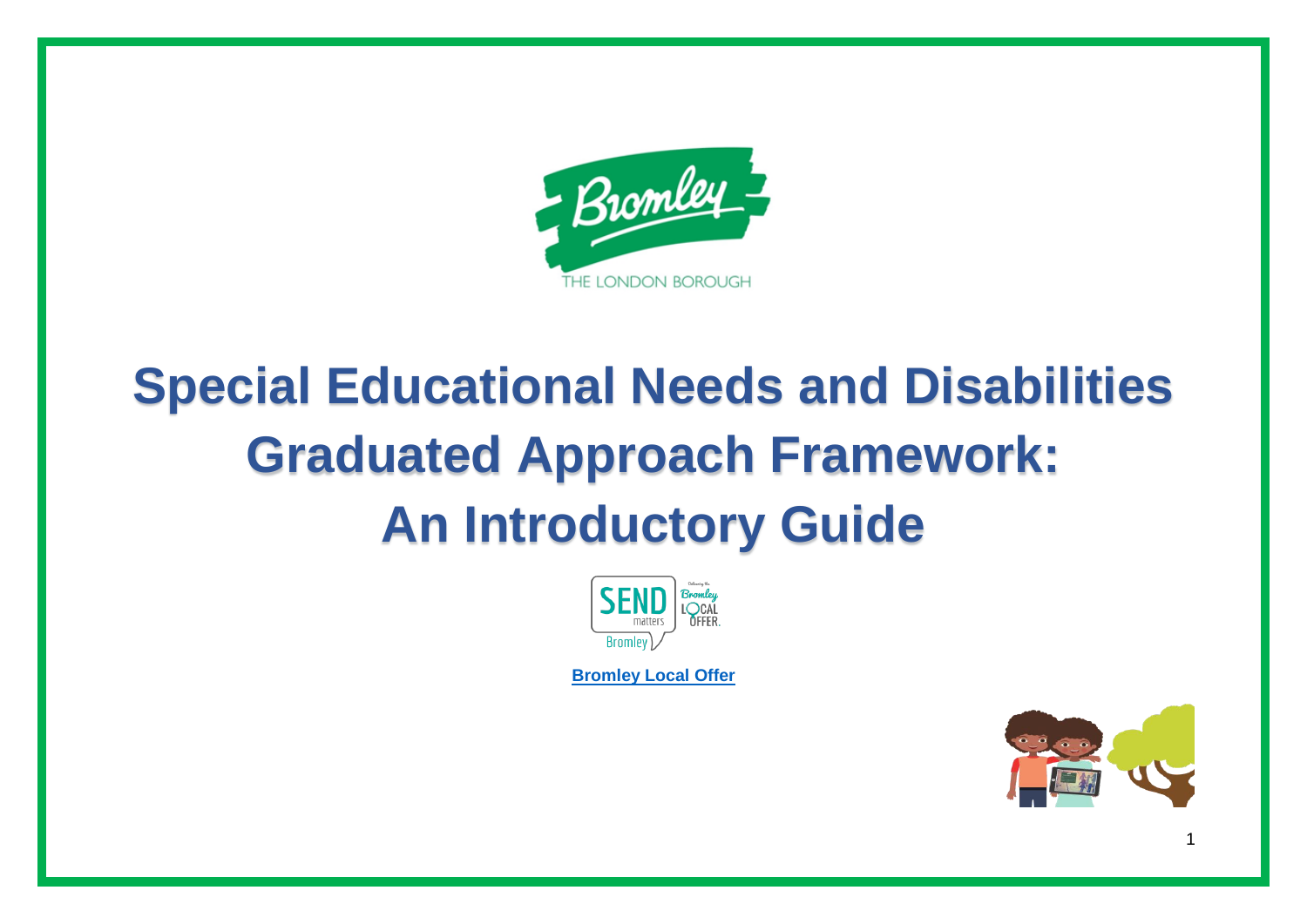| <b>About Bromley's SEND Graduated Approach</b> | 3              |
|------------------------------------------------|----------------|
| How the framework is organised                 | $\overline{4}$ |
| What each area of need section provides        | 5              |

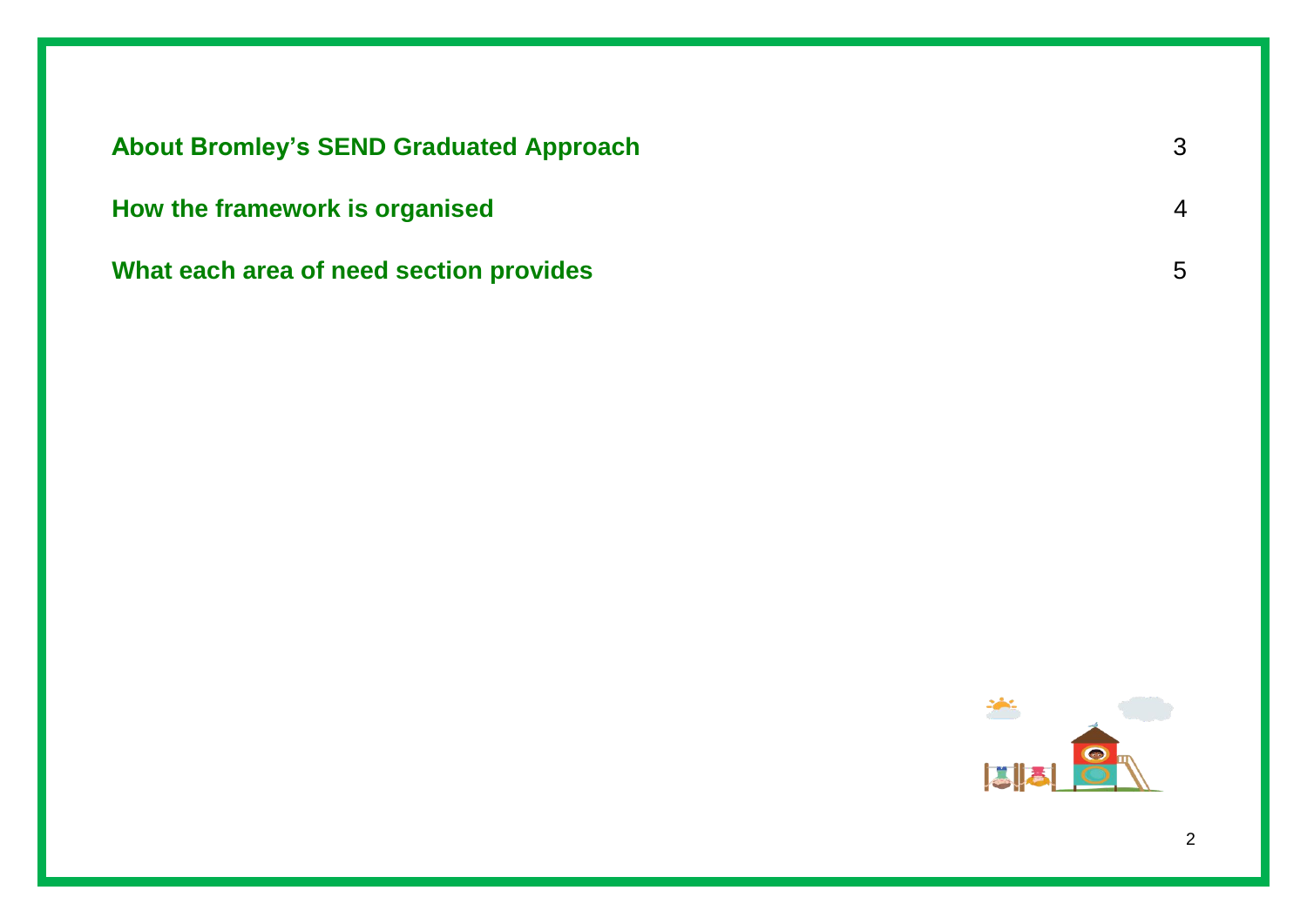## **About Bromley's SEND Graduated Approach**

Bromley has a graduated approach to identification, assessment and provision for children and young people with special educational needs and disabilities (SEND). The core purpose is to prevent possible barriers to learning, enabling all children and young people (C/YP) to access an excellent education in Bromley and to fulfil their potential.

Alongside Bromley's *Ordinarily Available SEND Provision in Mainstream Schools and Settings*, the *SEND Graduated Approach Framework* provides clear guidance to professionals about **how the graduated approach can be implemented, in each individual area of SEND**. These cumulative processes and provisions, as part of the Assess-Plan-Do-Review cycle, are aligned with the *Children and Families Act (2014)* and the *Special Educational Needs and Disabilities Code of Practice (2015)*.

The *SEND Graduated Approach Framework* emphasises that effective SEND provision in a school/setting is built on a strong foundation of: (a) **inclusive whole school/setting approaches**, including recognition and implementation of ordinarily available provision; and (b) thorough **Assess-Plan-Do-Review** processes and provisions, to **identify needs**, including through **quality first teaching** approaches, provision of appropriate **equipment/resources** and targeted **interventions**. Close partnerships with parents, carers and the local area's agencies are a vital part of this work. This can include initiating the **Common Assessment Framework** and further Team Around the Child (TAC) meetings.



**SEN Support SEN Support with a Pupil Resourced Agreement (PRA) Education, Health and Care Plan (EHCP)**

The *Bromley Banded Funding Guide* provides specific thresholds for each area of SEND.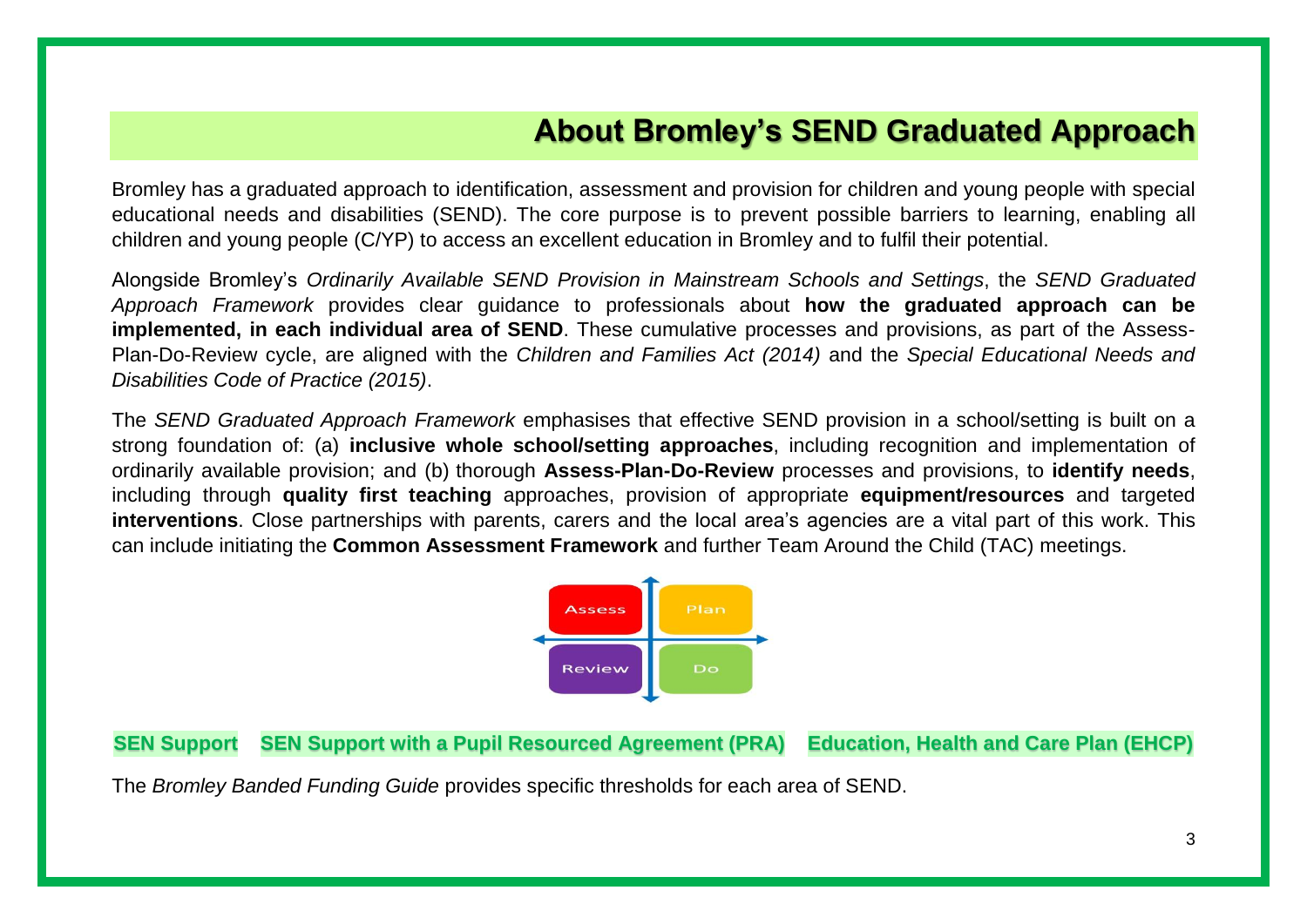## **How the framework is organised**

Bromley's *SEND Graduated Approach Framework* is organised into nine sections:

| <b>Section</b> | <b>Category of need</b>                              | Area of need within this category                                                                      |
|----------------|------------------------------------------------------|--------------------------------------------------------------------------------------------------------|
|                | <b>Communication and</b><br><b>Interaction</b>       | <b>Speech, Language and Communication Needs</b><br>(SLCN)                                              |
|                |                                                      | <b>Autism Spectrum Disorder (ASD)</b>                                                                  |
| 3              | <b>Cognition and Learning</b>                        | <b>Specific Learning Difficulties (SPLD)</b>                                                           |
| 4              |                                                      | <b>Moderate Learning Difficulties (MLD)</b>                                                            |
| 5              |                                                      | <b>Severe Learning Difficulties (SLD)</b><br><b>Profound and Multiple Learning Difficulties (PMLD)</b> |
| 6              | <b>Sensory and Physical</b>                          | <b>Hearing Impairment (HI) (MSI)</b>                                                                   |
|                |                                                      | Vision Impairment (VI) (MSI)                                                                           |
| 8              |                                                      | <b>Physical Disability (PD)</b>                                                                        |
| 9              | <b>Social, Emotional and Mental</b><br><b>Health</b> | <b>Social, Emotional and Mental Health (SEMH)</b>                                                      |

**E** Links to Bromley's **[SENCO Hub](http://bromleyeducationmatters.uk/Services/5594)**, providing further information and resources, are available in each section.